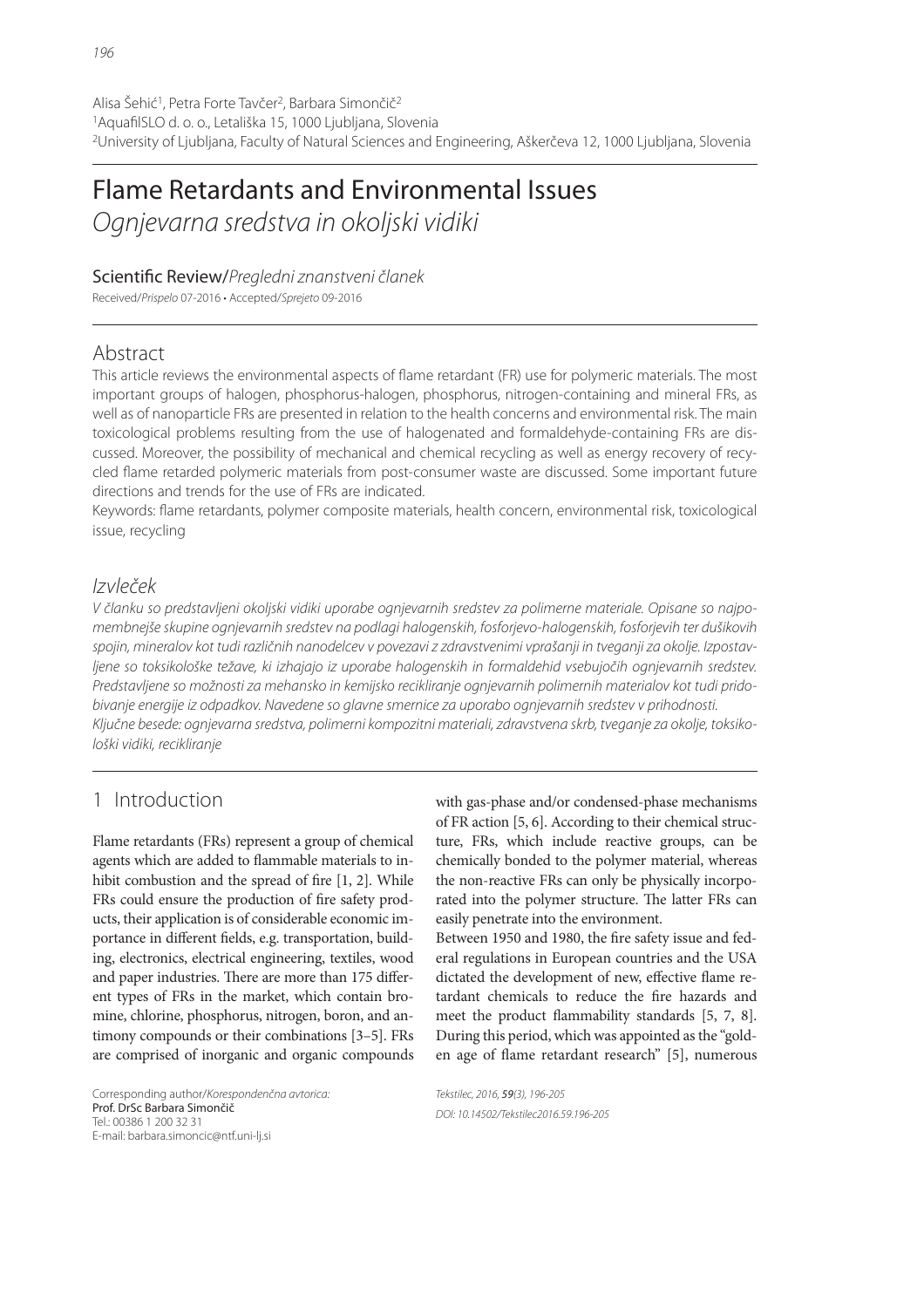nondurable and durable halogen-, phosphorous- and phosphorus-halogen-containing commercial products were synthesised and commercialised without concerns about their potential toxicity and environmental unacceptability. The production expansion of FRs was also influenced by the continuously increased use of synthetic polymers and plastics that replaced other materials in numerous applications due to their excellent functional properties and aesthetic comfort. As the flammability of these materials represents an important limitation in their use, their protection against combustion was of great importance. Since 1977, when an article was published in the journal Science [9–11] warning about the carcinogenicity and mutagenicity of the brominated FRs which were widely used in the production of children's sleepwear the toxicological problems of hazardous FRs and their long-term effects on human health and the environment have been increasingly exposed and discussed. The results of toxicity studies revealed the presence of significant concentrations of brominated FR compounds in the environment, including in human and wildlife tissue [3, 9], which caused great concern. Accordingly, a large number of very effective FRs have been prohibited and taken off the market. The market for flame retardant additives is increasing due to raising safety standards worldwide and currently, frequently used additives include organophosphorus compounds. In addition, nanocomposite technology has been recently studied using various nanoparticles, such as organoclay and carbon nanotubes.

Nowadays, there are several different governmental entities that are concerned about the potential hazard and risk assessment of the use of FRs. In the European Union (EU), the most relevant legislation concerning the risks via registration of chemicals is the European Union's Registration, Evaluation and Authorisation of Chemicals (REACH), which is expanding efforts to restrict the use of environmentally unsustainable hazardous substances, including toxic FR compounds [8–10]. However, the restriction and prohibition of the use of halogenated FRs have raised a possibility of new prospects and challenges in the field of FR manufacturing that include the syntheses of non-toxic alternatives, e.g. non-halogenated phosphorous-based FRs, intumescent FR systems and nanocomposite FRs [6, 8, 11-13]. These new prospects and approaches offer opportunities for the development of FR systems that would effectively replace brominated FRs.

### 2 Environmental risk assessment of flame retardants

#### 2.1 Halogen-containing flame retardants

Halogenated FRs include brominated and chlorinated compounds that have been commercially available since 1960 [5, 6, 14–16]. As a result of higher performance efficiency and lower costs, brominated compounds have been of greater practical importance than chlorinated compounds. There are four main groups of commercially produced brominated FRs: hexabromocyclododecane (HBCD), tetrabromobisphenol A (TBBPA), polybrominated biphenyl (PBB) and polybrominated diphenyl ethers (PBDEs), i.e., decabromodiphenyl ether (decaBDE), octabromodiphenyl ether (octaBDE) and pentabromodiphenyl ether (pentaBDE) (Figure 1)  $[3, 11, 16-19]$ . The activities of these FRs are based on the gas-phase action by a radical trap mechanism [1, 2]. In the decades when they were allowed for use, brominated FRs were used as one of the most important additives in different plastics and resins, electrical equipment, electronics parts, polyurethane foams and synthetic textile fibres. In textiles, they were mainly applied in fabric back-coatings for residential and commercial upholstered furniture, automotive fabrics, seating in public buildings, curtains, draperies, carpets, floor and wall coverings, and tarpaulins [3, 4, 19]. Resulting from the physical incorporation of brominated FRs into textiles and plastics, they can easily leach during the products' manufacturing, use and laundering. Therefore, significant concentrations of brominated compounds have been detected in the environment [3, 20–26].



Figure 1: a – hexabromocyclododecane, b – tetrabromobisphenol A, c – polybrominated diphenyl ethers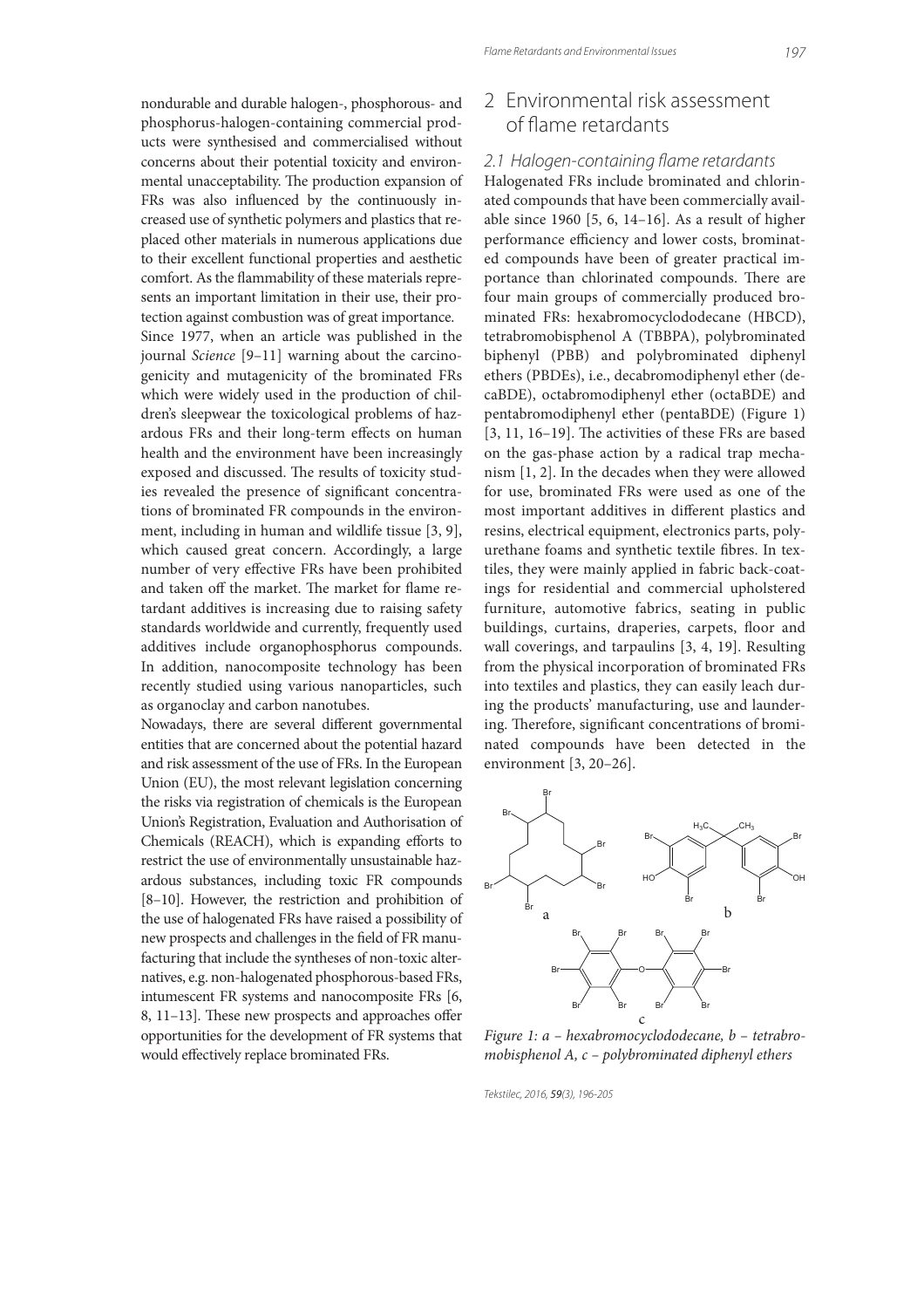One of the main toxicological problems and concerns regarding health risks due to the use of brominated FRs is related to their association with long-term carcinogenic and mutagenic effects regardless of their concentration. Namely, during thermal stress, brominated FRs are converted into dioxins and furans [2, 8], which are highly toxic and can cause reproductive problems and damage the immune system. The cause of dioxin formation is often connected with the use of brominated FRs in combination with antimony oxides as synergist additives. Furthermore, brominated FRs are highly resistant to biological, chemical and physical degradation [2, 8, 15, 17]. However, if their degradation occurs under certain environmental conditions, they are converted into even more persistent and toxic lower brominated compounds [2, 8, 14, 15]. With the worldwide use of brominated FRs in the past and their persistence, different brominated substances have been bioaccumulated in the food chain, which represents a serious health risk for the general population. Recent environmental and human monitoring [2, 8, 14, 16, 18, 24] showed that brominated compounds are present in indoor and outdoor air, dust, water, different foods and in the human body despite the fact that the use of brominated FRs is almost completely prohibited.

Legislation in the United States prohibited the production of PBB in 1979, when it was partly banned in Europe. In 1983, Switzerland and Austria prohibited the use of PBB additives in the textile industry, specifically for the production of textile materials that come into direct contact with the skin. In 1984, according to Directive 76/769/EEC, the use of PBB was prohibited in textiles, such as clothing, underwear and bedding. Similar restrictions stand for pentaBDE and octaBDE. PentaBDE was banned in Europe in 2004 by the Council Directive 2003/11/ EC. Between 1990 and 2005, there was only one factory producing pentaBDE, i.e. Great Lakes Chemical Corporation in the United States, which voluntarily stopped its production on 1 January 2005. Since 1 July 2006, the use of decaBDE was controlled by the Directive on the Restriction of the use of Certain Hazardous Substances in Electrical and Electronic Equipment (RoHS) in Europe. In 2008, the use of decaBDE was prohibited in all Europe [2, 6, 8, 27]. In current REACH, the prohibition of the use of PBB and PBDEs is found in the list of restrictions in Annex XVII [21, 8]. In the case of HBCD,

the Stockholm Convention on Persistent Organic Pollutants listed this product in Annex A in 2013 with specific exemptions for the production and use in expanded polystyrene and extruded polystyrene in buildings [28, 29–31].

#### 2.2 Phosphorus-halogen containing flame  *retardants*

Phosphorous-halogen containing FRs combine the properties of both halogen and phosphorus components, which act synergistically in the polymer system by combining the gas-phase action of halogen species with the condensed-phase action of phosphorus-based compounds [1, 2, 4]. In this group of FRs, tris(2,3-dibromopropyl) phosphate (tris-BP) and tris-(l,3-dlchloro-2-propyl) phosphate (tris-CP) (Figure 2) were the most popular in the 1970s when minimum flammable fabric standards were strictly respected not only for home textiles but also for wearing apparel [32–36]. Tris-BP was the main FR in children's pyjamas, where it was used in high concentrations to meet the children's sleepwear standards. Other compounds, such as tris(1-chloro-2 propyl) phosphate, tris(2-chlorosthyl) phosphate and tretrekis(2-chloroethyl) dichloroisopentyldiphosphate have also been reported as FRs mainly used for upholstered furniture.



Figure 2:  $a - tris(2,3-dibromopropyl)phosphate (tris-$ BP), b – tris-(l,3-dlchloro-2-propyl)phosphate (tris-CP)

Despite the fact that the halogenated phosphorous FRs were introduced as alternatives for the restricted halogenated FRs, it should be noted that some of these compounds have been reported to be toxic [33], since they are structurally similar to neurotoxic organophosphate pesticides [33, 38]. These substances could be released from the products through evaporation and abrasion; therefore, they have been found in indoor air, dust, streams and surface water [33]. Of the halogenated phosphorous FRs, tris-CP has been marked as a persistent or very persistent substance and some studies have reported that tris-CP is at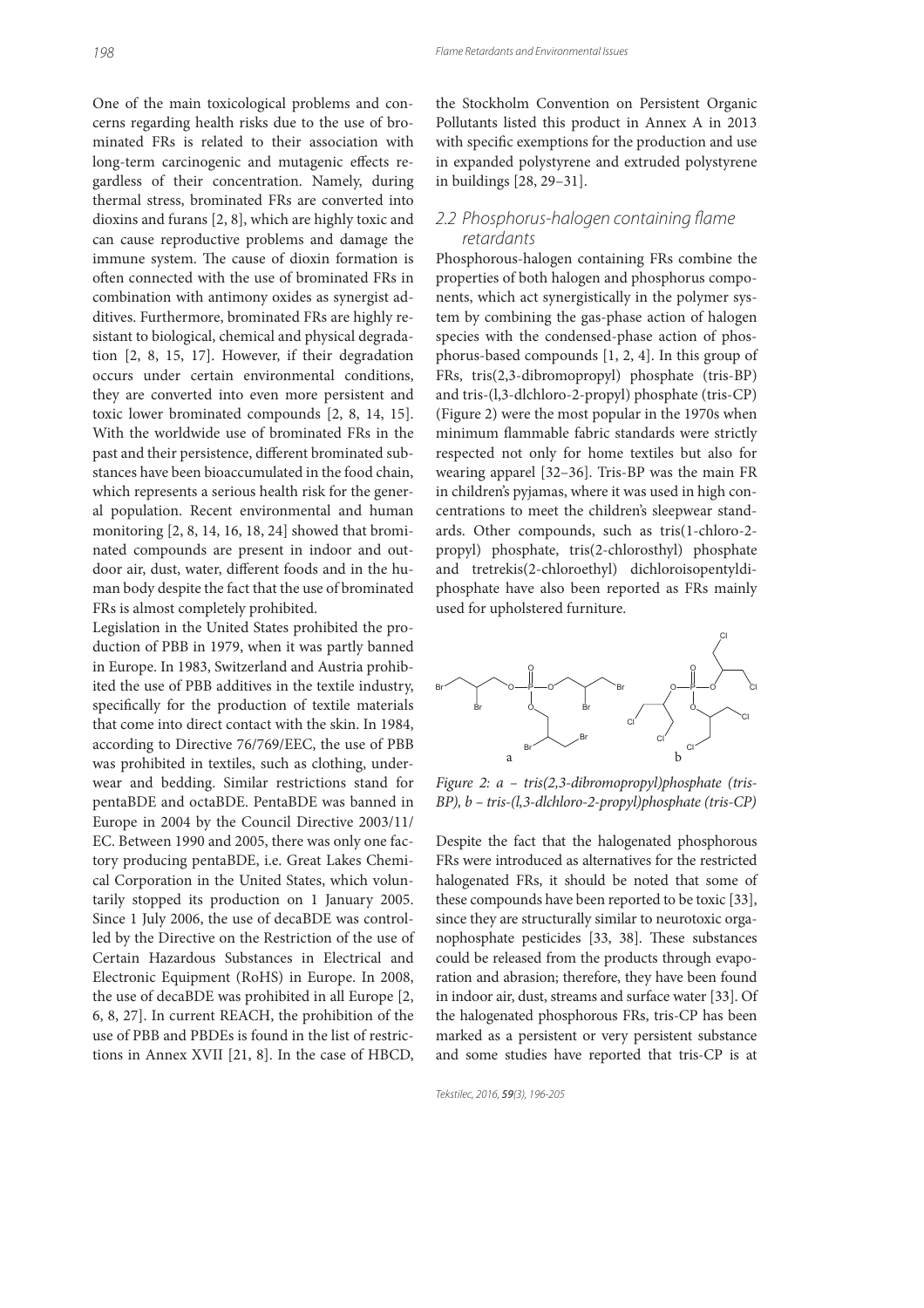higher concentrations carcinogenic and a potent mutagenic [33]. Furthermore, tris-CP is not biodegradable and cannot be removed during conventional wastewater drinking water treatments.

#### 2.3 Phosphorus-containing flame retardants

Phosphorus-containing FRs include numerous inorganic and organic compounds, inter alia triaryl-phosphates, e.g. triphenyl phosphate (TPhP), tricresylphosphate (TCP), diphenylcresylphosphate (DCP), resorcinol-bis(diphenylphosphate) (RDP), bisphenol-A diphenyl phosphate (BADP) (Figure 3), which are mainly used as flame retardants for textiles, plastics, electronic equipment, furniture and construction [33, 39–43]. Furthermore, polyphosphates, phosphonate esters phosphonic acid (PA) and 9,10 dihydro-9-oxa-10-phosphaphenanthrene-10-oxide (DOPO) derivatives are also of commercial importance. Depending on their chemical structure, phosphorous FRs can be active in condensed and/or in gas phase  $[1-5]$ . They are very effective for materials that contain oxygen, such as cellulose. Phosphorus formulations in various oxidation states  $(0, +3, +8)$ change the degradation mechanism of the material and promote the formation of carbonised residue and they tend to reduce the formation of volatile products. Most often phosphorus additives cause the formation of phosphoric acid, which in the condensed phase, eliminates water.

In general, the toxicity potential of triaryl-phosphates is related to the content of o-phenolic residues in commercial products, where the maximal potential is reached when o-phenolics are 33%. The most pressing health and environmental problem with the use of triaryl-phosphates arises from their ability to induce delayed polyneuropathy. This rare neurotoxic toxic effect in humans and experimental animals has been determined for TCP, whereas in the literature, there are contradictory arguments about the toxicity of TPhP [33]. Some papers namely report possible neurotoxicity of TPhP, while some papers deny these claims [33, 43, 44]. For TPhP, the contact allergenic effects on humans and possible toxicity to water organisms have been documented  $[33, 43, 44]$ . The toxicological studies of other triaryl-phosphates are very rare with insufficient data available in the literature.

Among polyphosphates, ammonium polyphosphate (APP) and melamine polyphosphate (MPP) are the most documented FRs [2, 5, 43–45], and are used in the treatment of commercial upholstered furniture, automotive interior fabrics, draperies, as a



Figure 3: a – diphenylcresylphosphate, b – resorcinol-bis(diphenylphosphate), c – ammonium polyphosphate, d – dialkylphosphonocarboxylic acid amide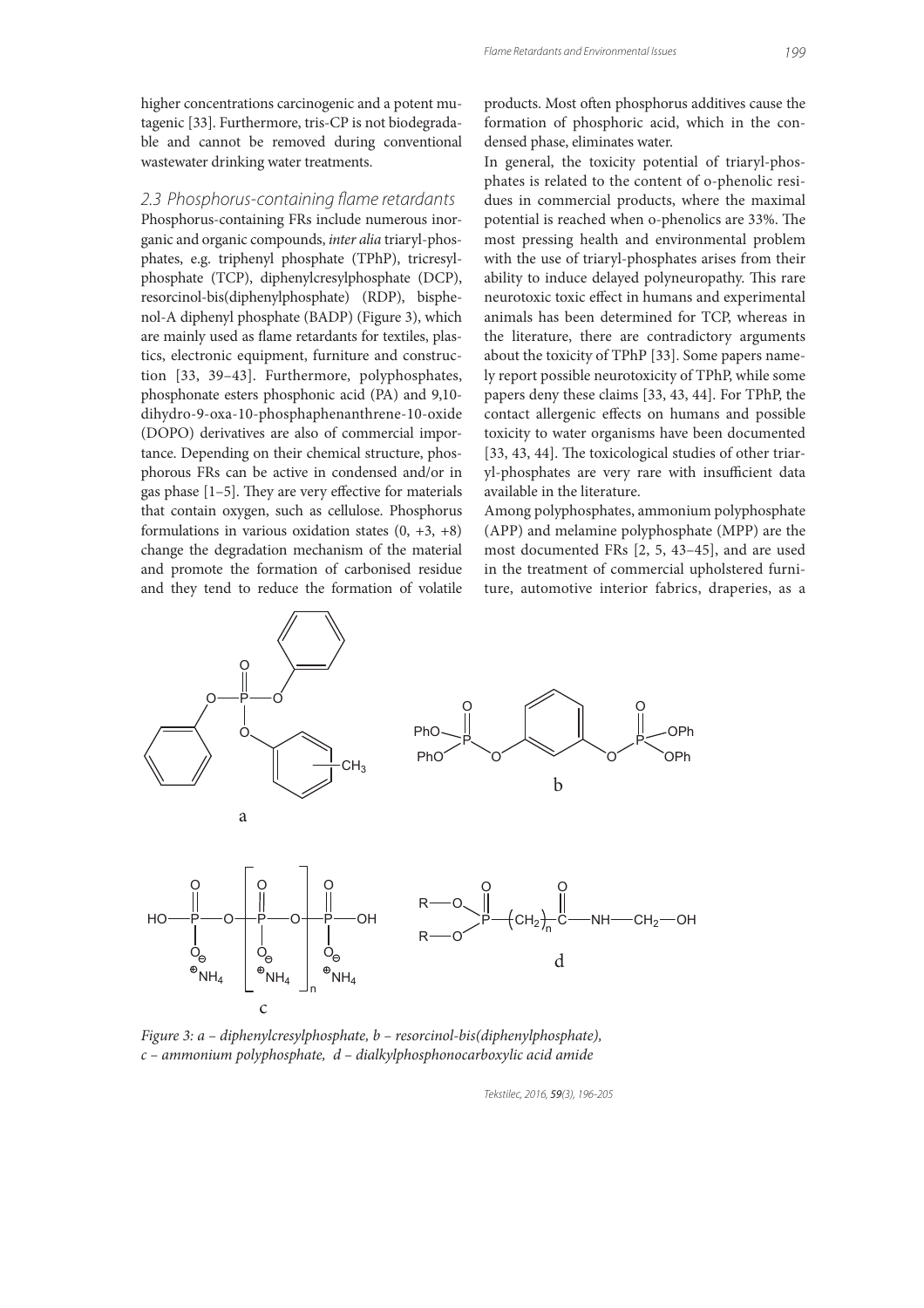food additive, emulsifier and as a fertiliser. APP and MPP have low bioaccumulation. There is no data in the literature on the toxicological, immunological, neurological, or carcinogenic and mutagenic effects of oral exposure to APP, ammonium ions, or polyphosphates. The only documented negative environmental effect of APPs is the algal toxicity. In the few studies, low ecotoxicity of MPP to algae, dolphin and fish has been reported [43-47]. As a result of low environmental risks, APPs and MPP could represent a good alternative to brominated FRs [1, 2, 5].

The most popular phosphonate ester is the reactive, functional phosphonamide, which is chemically dialkylphosphonocarboxylic acid amide. Its main limitation and health and environmental risk represents the formaldehyde generation due to the presence of reactive methylol group in the structure, as well as its combination with methylolamine precondensates that are also formaldehyde-containing products [2, 5, 8]. Formaldehyde is namely classi fied as a possible carcinogen for humans. Due to the negative effects of formaldehyde on health, Japan was the first country to introduce limits in the amount of formaldehyde allowed in textiles in 1973. The Act No. 112 (Supervision of products for home and household containing harmful substances), published in 1974, laid down the maximum allowable concentrations for five compounds, including formaldehyde. The content of formaldehyde in finished textile products should not exceed 20 mg/kg in textiles for children and textiles that will be in direct contact with the skin and 300 mg/kg for other textile products [2, 5, 8]. Formaldehyde is clearly genotoxic in vitro and may be genotoxic at the site of contact in vivo. Overall, formaldehyde is considered to have weak genotoxic potential. The emission of formaldehyde to the atmosphere, especially during curing, is also restricted to be less than 20 ppm. Phosphonic acid (PA) has been used in various applications, residential furniture, draperies, and work clothing. PA and its derivatives are affixed directly to textile fibres by the application of high heat in the presence of cross-linking agents, such as melamine and glyoxal. The cross-linking imparts resistance to laundering through several washings, but the applied PA can undergo slow ambient hydrolysis and release from the fabric over a period of years. In the literature, there is no evidence about the toxic effect of PA on the health and environment.

Nowadays, DOPO and its derivatives are identified as non-neurotoxic and with no inflammatory activation potential. They also have no effect on the algae growth or daphnia viability at low concentrations [48]. Therefore, they are very promising candidates for the replacement of currently applied flame retardants.

#### 2.4 Nitrogen-containing flame retardants

Typically, nitrogen FRs are melamine and various melamine derivatives, such as melamine cyanurate (Figure 4) and melon, and are primarily used in polymers containing nitrogen, such as polyurethane and polyamide [2, 3, 49]. Separately, they have little effect on the flame retardancy; therefore, they are often used in combination with phosphorus FRs, such as MPP. The main advantages of these compounds are their low toxicity, solid state and in the case of fire, the absence of dioxin and halogen acids, and their low evolution of smoke [49–51].



Figure 4: Melamine cyanurate

#### 2.5 Mineral flame retardants

Few inorganic flame retardant additives are useful for fire-proofing as they must be effective at temperatures from 150 to 400 °C, which is a relatively low temperature for their activity. Inorganic flame retardants are various metal hydroxides, e.g. aluminium or magnesium hydroxide, calcium carbonate and silica compounds  $[4-6, 10]$ . These additives work in the condense phase, have a physical effect on the combustion of the material and act by preventing the access of oxygen and heat  $[4-6]$ . There is limited information about the environmental issue of any mineral flame retardant compounds.

#### *2.6 Nanoparticles*

Nanoparticles (NPs) that are used as FRs mainly include nanoclays, carbon nanotubes (CNTs), graphene, polyhedral oligomeric silsesquioxanes (POSS),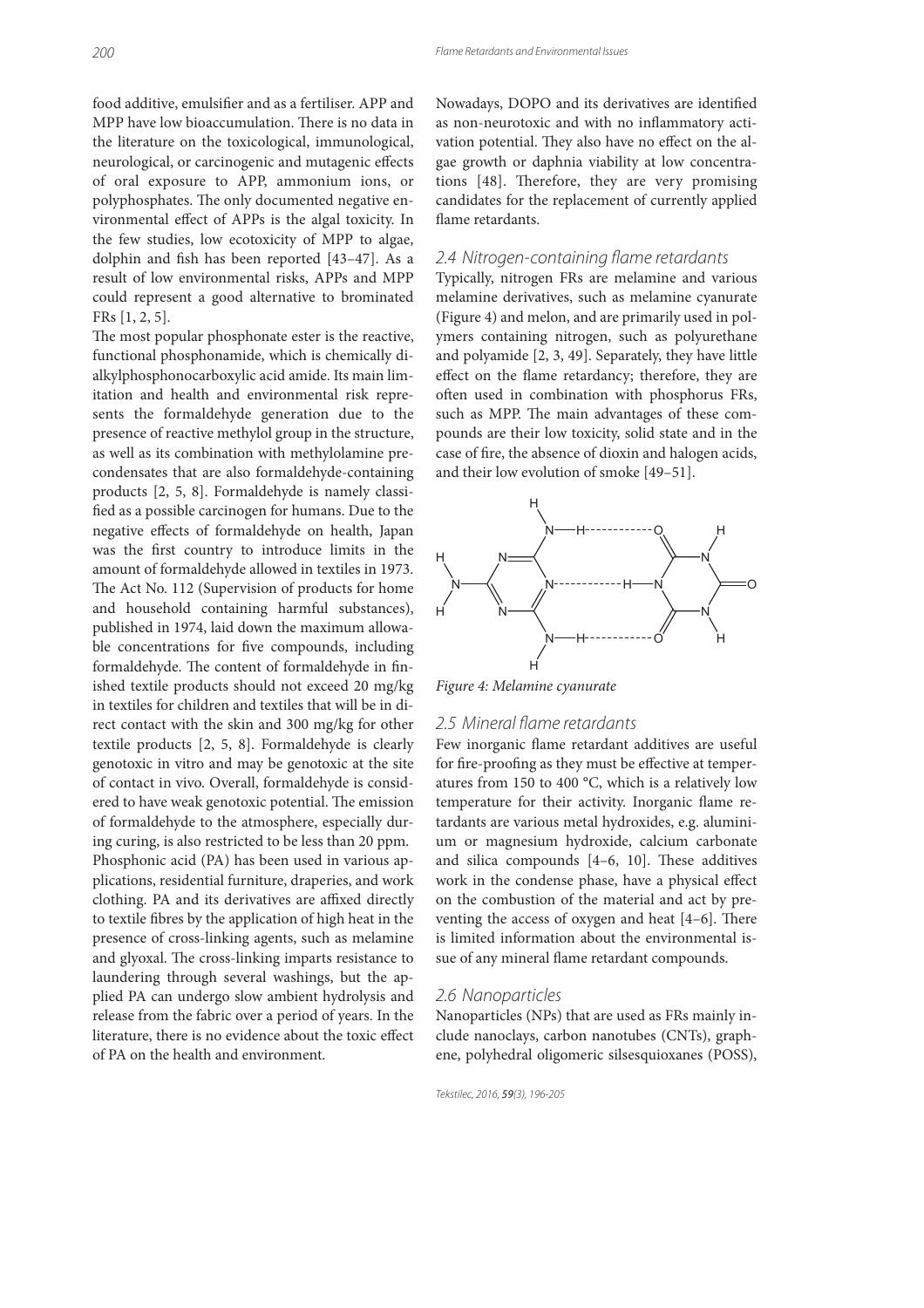and spherical silica nanoparticles [50–57]. It has been found out that NPs act in the condense phase where they, in low loadings  $( < 10\%)$ , influence dripping behaviour of the polymer. NPs reduce the burning temperature, prevent the oxygen supply from the atmosphere, and promote char formation. NPs do not have an influence on the limiting oxygen index (LOI) and are only added as synergistic to other flame retardants. The disadvantage of NPs creates difficulties in achieving uniform dispersion. As the viscosity of the polymer decreases during the heating, nanoclays migrate to the surface and create a protective layer. Montmorillonite (MMT) platelets are accumulated as the clay migration was pushed by numerous rising bubbles of degradation products. Layered double hydroxide (LDH) is a class of anionic clays and as a heat sink, the material improves flame retardant properties and works as a hydrated material, very similar to mineral flame retardants. It has the potential to release water under firing conditions.

Carbon nanotubes have applications in many materials for memory storage, electronics, batteries and bres. CNTs have the ability to reduce the heat release rate (HRR) due to polymer degradation. Some scientists have concerns about carbon nanotubes due to unknown harmful impacts to the human body by inhalation, and some papers suggest that carbon nanotubes have similar toxicity as asbestos fibres.

Nanoparticles have higher surface areas than bulk materials, which can cause more damage to the human body and the environment compared to the bulk particles, since the mobility of nanoparticles is more possible [50–57]. Another problem is the lack of information and methods of characterising nanomaterials, making the existing technology extremely difficult to detect the nanoparticles in air for environmental protection.

# 3 Recycling of flame retarded materials

There are several economic and ecological reasons that endorse and support polymer recycling [2, 8]. In general, polymer waste product recycling importantly contributes to the reduction of post-consumer waste, among them apparel, domestic and technical textiles, plastic bottles and electronic equipment. This is also the main reason that different manners of polymer recycling, including mechanical and chemical recycling and energy recovery, have been greatly broadened in the last decade.

When introducing recycling of polymer materials with incorporated FRs, technological, economic and environmental aspects of this process should be discussed. The implementation of flame retardant additives in polymers affects especially the mechanical recycling of final products. Therefore, the recyclability of polymers from post-consumer plastic goods depends on different factors, such as the polymer nature, presence of additives for light stabiliser, flame retardant additives and colour pigments [58–63]. For an open loop, where different materials with different additives are returned from the market, mechanical recycling is difficult to reach the quality of the virgin polymer. For a closed loop, mechanical recycling is much easier as the composition and the origin of the material is known. Contrary to mechanical recycling, there are no technological limitations for using chemical recycling of flame retarded polymers [8, 59, 60]. Furthermore, as FRs incorporated into products are usually more expensive than the origin polymer, these products have added value, which could be an economic advantage in the recycling process.

Nevertheless, recycling of flame retarded polymers is also accompanied by some pressing ecological problems. It is documented that during waste recycling activities, especially if they are carried out in a non-professional primitive manner, high concentrations of brominated and chlorinated FRs, mainly PBB and TBBPA, as well as highly toxic brominated and chlorinated dioxin-related compounds were present in air and house dust  $[8, 50, 58, 63]$ . Therefore, only certain and strictly controlled experimental conditions are appropriate for recycling of polymers with incorporated FRs. In this concept, energy recovery of recycled flame retarded polymers, especially of those with incorporated halogenated FRs, raises concern due to the release of toxic and corrosive halide-containing polymers during the burning of polymers.

### 4 Future trends

In the EU, future research directions and activities in the field of the use of FRs for polymer materials are guided by sustainable development goals, which are included in the REACH legislation. Flame retardant products have difficulties in obtaining eco-labels, and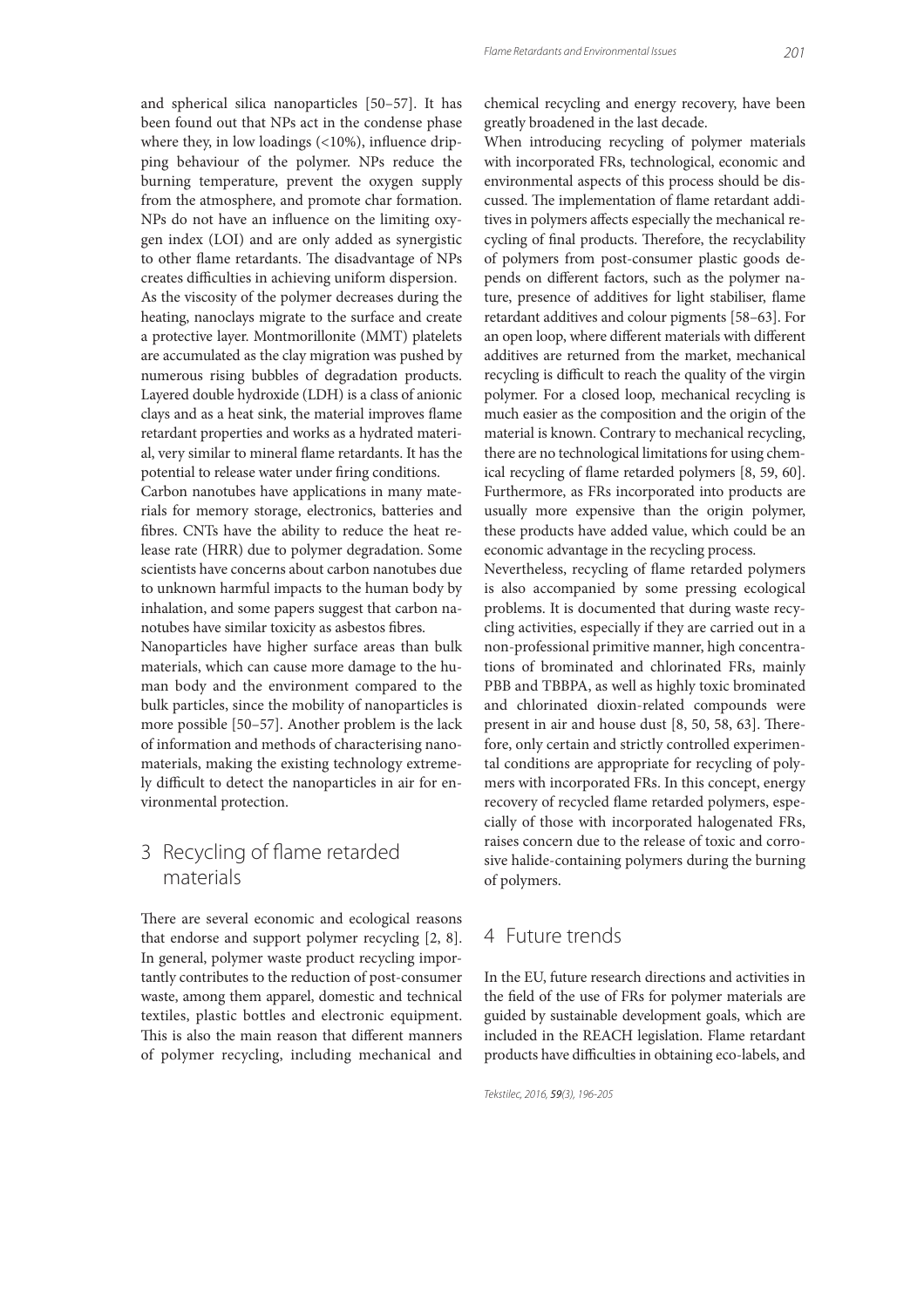some of them cannot obtain it. The most important objective comprises a complete replacement of halogenated FRs with phosphorus and phosphorus-nitrogen "greener" FR formulations for achieving efficient flame retardancy with minimal health and environmental hazards. According to this objective, the introduction of novel intumescent FR systems represents a major scientific and technological challenge; however, this will enable a breakthrough in the production of flame retarded polymer materials, which would follow the principles of "eco-designing". Adding two or more flame retardants in products that work in combination and have a synergistic effect is another novel and efficient way of achieving efficient flame retardant polymers.

#### Acknowledgments

This work was supported by the Slovenian Research Agency – Slovenia (Program P2-0213). Alisa Šehić would like to thank AquafilSLO d. o. o., for her PhD grant.

### References

- 1. HORROCKS, Richard A. Textiles. Fire retardant materials. Edited by A. R. Horrocks and D. Price. Cambridge : Woodhead Publishing, 2001, 128–181.
- 2. HORROCKS, Richard A. Textiles. Advances in fire retardant materials. Edited by A. R. Horrocks and D. Price. Cambridge : Woodhead Publishing, , 2008, 188–233.
- 3. JANSSEN, Sarah. Brominated flame retardants: rising levels of concern [online] [accessed 1.7.2016]. Available on World Wide Web: https://noharm.org/sites/default/files/lib/downloads/bfrs/BFRs\_Rising\_Concern.pdf.
- 4. MORGAN, Alexander B., GILMAN, Jeffrey W. An overview of flame retardancy of polymeric materials: application, technology, and future directions. Fire and Materials, 2013, **37**(4), 259– 279, doi: 10.1002/fam.2128.
- 5. HORROCKS, Richard A. Flame retardant challenges for textiles and fibres: new chemistry versus innovatory solutions. Polymer Degradation and Stability, 2011, **96**(3), 377–392. doi 10.1016/ j.polymdegradstab.2010.03.036.
- 6. Flame retardants frequently asked questions, EFRA - The European Flame Retardants Asso-

ciation [online] [accessed 1.7.2016]. Available on World Wide Web: http://www.flameretardants-online.com/images/userdata/pdf/168\_ DE.pdf.

- 7. HORROCKS, Richard A., KANDOLA, Baljinder K., DAVIES, P.J., ZHANG, S, PADBURY, S. A. Developments in flame retardant textiles - A review. Polymer Degradation and Stability, 2005, **88**(1), 3–12, doi.org/10.1016/j.polymdegradstab.2003.10.024.
- 8. HORROCKS, Richard A. Flame retardant and environmental issues. In Update on flame retardant textiles: state of the art, environmental issues and innovative solutions. Edited by J. Alongi, A. R. Horrocks, F. Carosio, G. Malucelli. Shawbury : Smithers Rapra Technology Ltd, , 2013, 207–239.
- 9. SEGEV, Osnat, KUSHMARO, Ariel, BREN-NER, Asher. Environmental impact of flame retardants (Persistence and Biodegradability). International Journal of Environmental Research and Public Health, 2009, **6**(2), 478−491, doi: 10.3390/ijerph6020478.
- 10. WEIL, Edward D., LEVCHIK, Sergei V. Flame retardants for Plastics and Textiles, Hanser Publishers, 2015, 378.
- 11. JURGEN, Troitzsch H. Overview of flame retardants, fire & environment protection service. Chemica Oggi, 1998, 16, 1–19.
- 12. WEIL, Edward D., LEVCHIK, Sergei V. Flame retardants in commercial use or development for textiles. Journal of Fire Sciences, 2008, **26**, 243−281, doi: 10.1177/0734904108089485.
- 13. HORROCKS, Richard A. Textile flammability research since 1980 – personal challenges and partial solutions. Polymer Degradation and Stability, 2013, **98**, 2813−2824.
- 14. COVACI, Adrian, HARRAD, Stuart, ABDAL-LAH, Mohamed A. E., ALI, Nadeem, LAW, Robin J., HERZKE, Dorte, DE WIT, Cynthia A. Novel brominated flame retardants: a review of their analysis, environmental fate and behaviour. Environment International, 2011, **37**(2), 532–556.
- 15. LYCHE, Jan L., ROSSELAND, Carola, BERGE, Gunnar, POLDER, Anuschka. Human health risk associated with brominated flame-retardants (BFRs). Environment International, 2015, **74**, 170−180, doi: 10.1016/j.envint.2014.09.006.
- 16. FROMMEA, H., BECHER, G., HILGER, B., VÖLKE, W. Brominated flame retardants exposure and risk assessment for the general population. International Journal of Hygiene and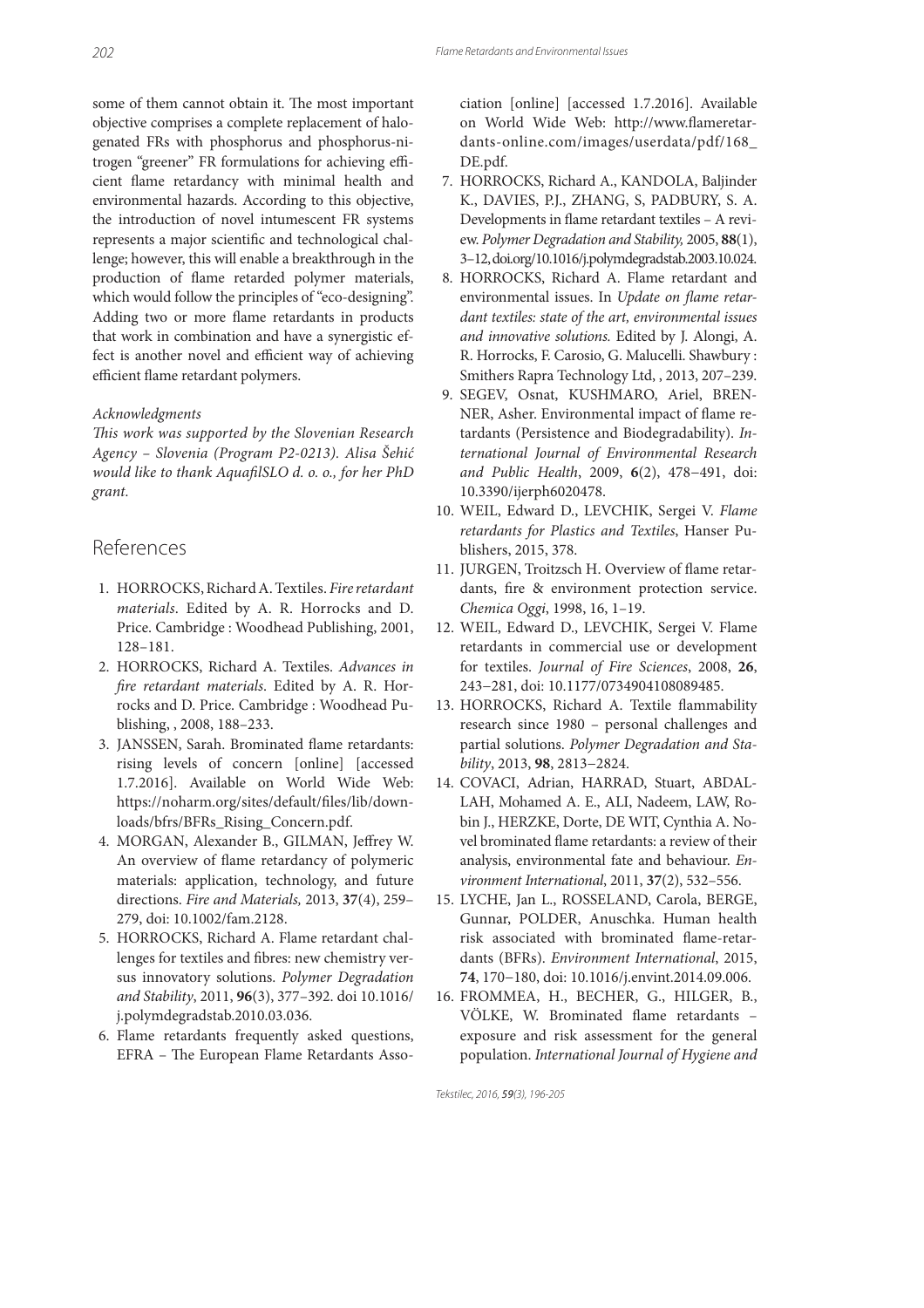Environmental Health, 2016, **219**, 1−23, doi: 10. 1016/j.ijheh.2015.08.004.

- 17. COLNOT, Thomas, KACEW, Sam, DEKANT, Wolfgang. Mammalian toxicology and human exposures to the flame retardant  $2,2',6,6'-t$ etrab romo-4,4′-isopropylidenediphenol (TBBPA): implications for risk assessment. *Archives of Toxicology*, 2014, **88**(3), 553–573, doi: 10.1007/ s00204-013-1180-8.
- 18. Regulatory issues and flame retardant usage in upholstered furniture in Europe. [online] [accessed 1.7.2016]. Available on World Wide Web: http://www.fireseat.eng.ed.ac.uk/sites/fireseat. eng.ed.ac.uk/files/images/04-Guillaume.pdf.
- 19. Keeping fire in check. EFRA The European Flame Retardants Association [online] [accessed 1.7.2016]. Available on World Wide Web: http://efra.cefic.org/images/stories/IMG-BRO-CHURE-2.4/uft march2012.pdf.
- 20. HORROCKS, Richard A. environmental consequences of using flame-retardant textiles  $-$  a simple life cycle analytical model. Fire and materials, 1997, **21**(5), 229−234, doi: 10.1002/ (SICI)1099-1018(199709/10)21:5<229::AID-FAM614>3.0.CO;2-U.
- 21. KEMMLEIN, Sabine, HERZKE, Dorte, LAW, Robin J. Brominated flame retardants in the European chemicals of policy of REACH – regulation and determination in materials. Journal of Chomatography A, 2009, **1216**(3), 320−333. doi: http://dx.doi.org/10.1016/j.chroma.2008.05.085.
- 22. MATSUKAMI, Hidenori, KOSE, Tomohiro, WA-TANABE, Mafumi, TAKIGAMI, Hidetaka. Pilotscale incineration of wastes with content of chlorinated and non halogenated organophosphorus flame retardant used as alternative for PBDEs. Science of the Total Environment, 2014, **493**, 672−681, doi: 10.1016/j.scitotenv.2014.06.062.
- 23. JINHUI, Li, YUAN, Chen, WENJING Xiao. Polybrominated diphenyl ethers in articles: a review of its applications and legislation. Environmental Science and Pollution Research, 2015, 1–10, 10.1007/s11356-015-4515-6.
- 24. ABB, Magdalena, STAHL, Beate, LORENZ Wilhelm. Analysis of brominated flame retardants in house dust. Chemosphere, 2011, **85**(11), 1657– 1663, doi: 10.1016/j.chemosphere.2011.06.022.
- 25. HERMANSON, Mark H., ISAKSSON, Elisabeth, FORSSTRÖM, Sanja, TEIXEIRA, Camilla, MUIR, Derek C. G., POHJOLA, Veijo A., VAN

DE WAL, Roderik S. V. Deposition history of brominated flame retardant compounds in an ice core from Holtedahlfonna, Svalbard, Norway. Environmental Science and Technology, 2010, **44**(19), 7405−7410, doi: 10.1021/es1016608.

- 26. COVACI, Adrian, VOORSPOELS, Stefan, AB-DALLAH, Mohamed A. E., GEENS, Tinne, HARRAD, Stuart, LAW, Robin J. Analytical and environmental aspects of the flame retardant tetrabromobisphenol-A and its derivatives. Journal of Chromatography A, 2009, **1216**(3), 346−363, 10.1016/j.chroma.2008.08.035.
- 27. NAZARE, Shonali in Sustainable textiles: life cycle and environmental impact. Environmentally friendy flame retardant textiles, Edited by R.S. Blackburn. Cambridge : Woodhead Publishing, , 2009, 339−369.
- 28. Flame retardant alternatives for hexabromocyclododecane (HBCD), U.S. Environmental Protection Agency (EPA), [online] [accessed 1.7.2016]. Available on World Wide Web: https://www.epa.gov/sites/production/files/ 2014-06/documents/hbcd\_report.pdf.
- 29. Prioritisation of flame retardants for environmental risk assessment, Environment Agency, [online] [accessed 1.7.2016]. Available on World Wide Web: < https://www.gov.uk/government/ uploads/system/uploads/attachment\_data/file/ 291681/scho1008bote-e-e.pdf>.
- 30. SHAW, Susan D., BLUM, Arlene, WEBER, Roland, KANNAN, Kurunthachalam, RICH, David, LUCAS, Donald, KOSHLAND, Catherine P., DOBRACA, Dina, HANSON, Sarah, BIRNBA-UM Linda S. Halogenated Flame retardants: do the fire safety benefits justify the risks? Reviews on environmental health, 2010, **25**(4), 261−304.
- 31. NI, Hong-Gang, LU, Shao-You, MO, Ting, ZENG, Hui. Brominated flame retardant emissions from the open burning of five plastic wastes and implications for environmental exposure in China. Environmental Pollution, 2016, **214**, 70−76, doi: 10.1016/j.envpol.2016.03.049.
- 32. KUANG, Jiangmeng, MA, Yuning, HARRAD, Stuart. Concentrations of "legacy" and novel brominated flame retardants in matched samples of UK kitchen and living room/bedroom dust. Chemosphere , 2016, **149**, 224−230.
- 33. Flame retardants the case for policy change, environment & human health, [online] [accessed 1.7.2016]. Available on World Wide Web: <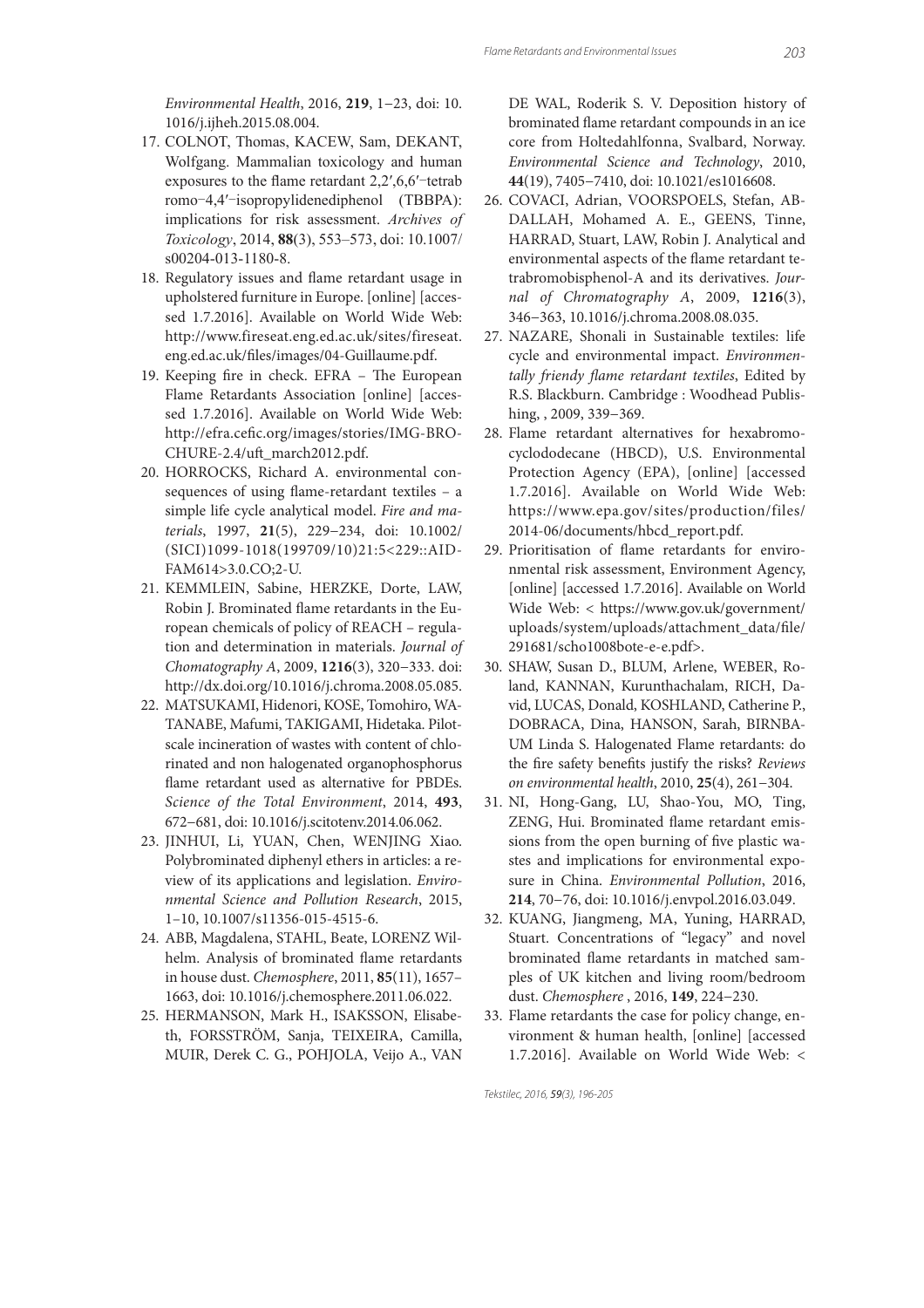http://www.ehhi.org/reports/flame/EHHI\_ FlameRetardants\_1113.pdf>.

- 34. Van der VEEN, Ike, de BOER, Jacob. Phosphorus flame retardants: properties, production, environmental occurrence, toxicity and analysis. Chemosphere, 2012, **88**(10), 1119–1153, doi: 10. 1016/j.chemosphere.2012.03.067.
- 35. HOROLD, S. Phosphorus flame retardants in thermoset resins. Polymer Degradation and Stability,1999, **64**(3)**,** 427–431, doi: http://dx. doi.org/10.1016/S0141-3910(98)00163-3.
- 36. GAAN, Sabyasachi, SUN Gang. Effect of phosphorus flame retardants on thermo-oxidative decomposition of cotton. Polymer Degradation and Stability, 2007, **92**(6), 968–974, doi: 10.1016/j.polymdegradstab.2007.03.009.
- 37. LEVCHIK, Sergei V. A review of recent progress in phosphorus-based flame retardants. Journal of Fire Sciences, 2006, **24**(5), 345−364, doi: 10.1177/0734904106068426.
- 38. DING, Peng, KANG, Bai, ZHANG, Jin, YANG, Jingwen, SONG, Na, TANG, Shengfu, SHI, Liyi. Phosphorus-containing flame retardant modified layered double hydroxides and their applications on polylactide film with good transparency. Journal of Colloid and Interface Science, 2015, **440**, 46–52, doi: 10.1016/j.jcis.2014.10.048.
- 39. ZHANGA, Xianming, SÜHRING, Roxana, SE-RODIOC, MARK BONNELL, Daniela, SUN-DIN, Nils, DIAMOND, Miriam L. Novel flame retardants: estimating the physical–chemical properties and environmental fate of 94 halogenated and organophosphate PBDE replacements. Chemosphere, 2016, **144**, 2401–2407, doi: 10.1016/j.chemosphere.2015.11.017.
- 40. WEI, Gao-Ling, LI, Ding-Qiang, ZHUO, Mu-Ning, LIAO, Yi-Shan, XIE, Zhen-Yue, GUO, Tai-Long, LI, Jun-Jie, ZHANG, Si-Yi, – LI-ANG, Zhi-Quan. Organophosphorus flame retardants and plasticizers: sources, occurrence, toxicity and human exposure. Environmental Pollution, 2015, **196**, 29−46, doi: 10.1016/j. envpol.2014.09.012.
- 41. GAO, Li-Ping, WANG, De-Yi, WANG, Yu-Zhong, WANG, Jun-Sheng, YANG, Bing. A flame-retardant epoxy resin based on a reactive phosphoruscontaining monomer of DODPP and its thermal and flame-retardant properties. Polymer Degradation and Stability, 2008, **93**, 1308–1315, doi: 10. 1016/j.polymdegradstab.2008.04.004.
- 42. CARLSSON, Hakan, NILSSON, Ulrika and OSTMAN, Conny. Video display units: an emission source of the contact allergenic flameretardant triphenyl phosphate in the indoor environment. Environmental Science and Technology, 2000, **34**(18), 3885−3889, doi: 10.1021/ es990768n.
- 43. MARKLUND, Anneli, ANDERSSON, Barbro, HAGLUND, Peter. Organophosphorus flame retardants and plasticizers in swedish sewage treatment plants. Environmental Science and Technology, 2005, **39**(19), 7423−7429, doi: 10.1021/ es051013l.
- 44. REEMTSMA, Thorsten, QUINTANA, José Benito, RODIL, Rosario, GARCI´A-LÓPEZ, Mónica, RODRIGUEZ, Isaac. Organophosphorus flame retardants and plasticizers in water and air I. Occuraence and fate. Trends in Analytical Chemistry, 2008, **27**(9), 727−737.
- 45. O'BRIEN, Jake W., THAI, Phong K., BRAN-DSMA, Sicco H., LEONARDS, Pim E.G., ORT, Christoph, MUELLER, Jochen F. Wastewater analysis of Census day samples to investigate per capita input of organophosphorus flame retardants and plasticizers into wastewater. Chemosphere, 2015, **138**, 328–334, doi: 0.1016/j. chemosphere.2015.06.014.
- 46. de BOER, J., BALLESTEROS-GÓMEZ, A., LE-SLIE, H. A., BRANDSMA, S. H., LEONARDS, P. E. Flame retardants: dust – and not food – might be the risk. Chemosphere, 2016, **150**, 461−464, doi: 10.1016/j.chemosphere.2015.12.124.
- 47. STAPLETON, H. M., KLOSTERHAUS S., EA-GLE, S., FUH, J., MEEKER, J. D., BLUM, A., WATKINS, D., McCLEAN, M. D., WEBSTER, T. F. Identification of tris(1,3-dichloro-2-propyl) phosphate and other organophosphate flame retardants in u.s. indoor environments. Organohalogen Compounds, 2009, **71**, 1566.
- 48. HIRSCH, Cordula, STRIEGL, Britta, MATHES, Stephanie, ADLHART, Christian, EDELMANN, Michael, BONO, Epifania, GAAN, Sabyasachi, SALMEIA, Khalifah A., HOELTING, Lisa, KREBS, Alice, NYFFELER, Johanna, PAPE, Regina, BÜRKLE, Alexander, LEIST, Marcel, WICK, Peter, SCHILDKNECHT, Stefan. Multiparameter toxicity assessment of novel DOPOderived organophosphorus flame retardants. Archives of Toxicology, Published online, 29. February 2016, doi: 10.1007/s00204-016-1680-4.